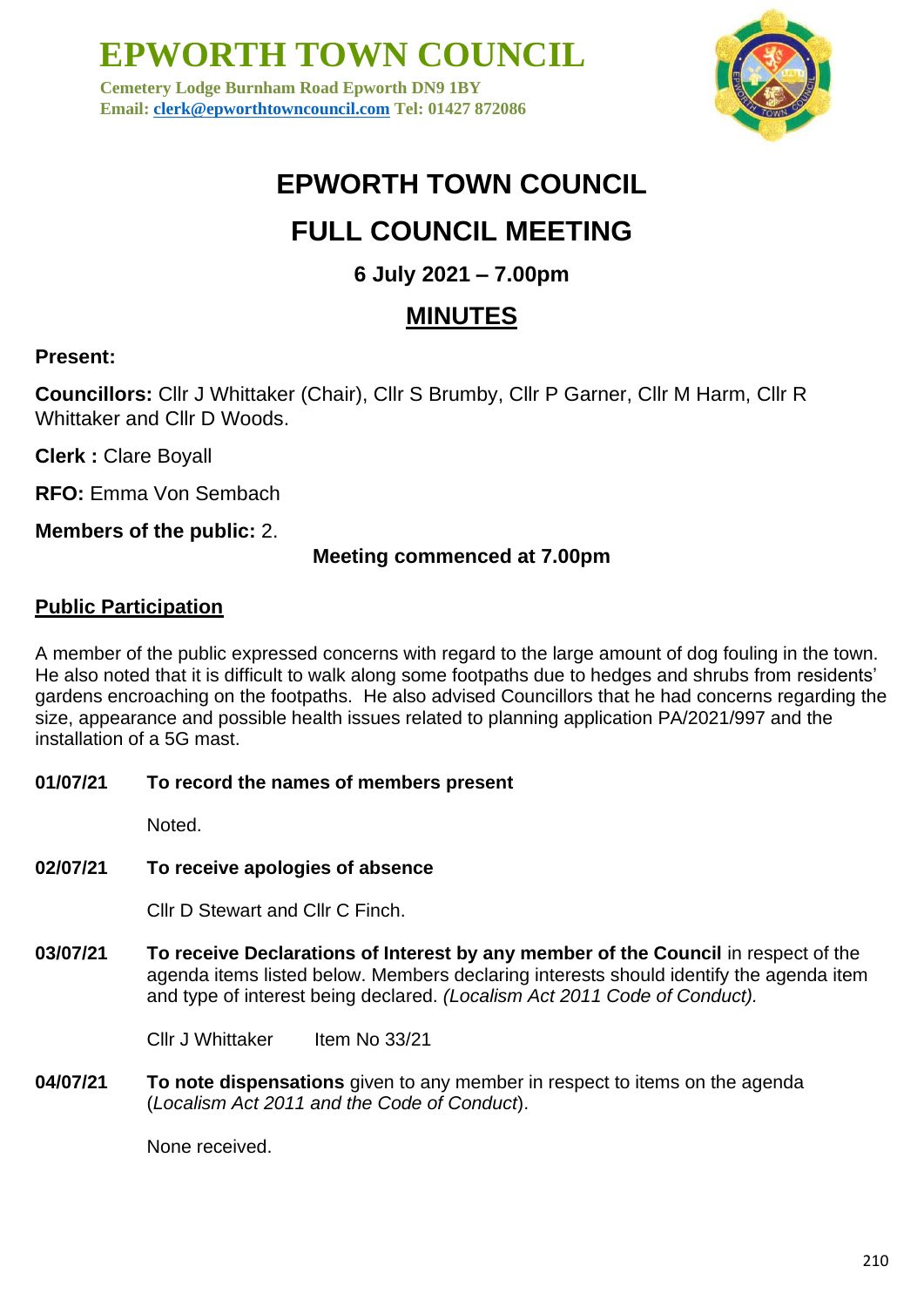**Cemetery Lodge Burnham Road Epworth DN9 1BY Email: [clerk@epworthtowncouncil.com](mailto:clerk@epworthtowncouncil.com) Tel: 01427 872086**



#### **05/07/21 To receive the Chairman's Announcements**

The Chair advised that the Council had been very busy over the previous months but that it is now looking to move forward.

A swing was damaged in the play area, but this has been replaced free of charge as it was under warranty and a new swing has now been fitted.

A Covid sign has been damaged in the play area. This was witnessed and has been reported to the Police and the child's school has been informed. The sign has been retrieved and re-attached.

The Chair stated that he had logged on to the One Drive documents today and has discovered that Cllrs are not looking at the paperwork before the meeting. He advised that Cllrs cannot make good decisions without first reading all the information. This will be monitored.

#### **06/07/21 To receive reports from Ward Councillors**

Cllr J Whittaker read through Ward Cllr Mitchell's report. Cllr R Whittaker advised that she had asked the Food Fest organiser to request permission in future to place posters on Town Council property as a matter of courtesy. Cllr Brumby advised that she had contacted Ward Cllr Mitchell regarding the potholes in the town. Cllr Woods also advised that he had spoken to Ward Cllr Mitchell regarding the parking bays on Albion Hill and the lack of individual car parking bays. Cllr R Whittaker proposed to thank Ward Cllr Mitchell for his report, seconded by Cllr Harm. All in favour.

It was **resolved** to thank Ward Cllr Mitchell for his report.

#### **07/07/21 To receive the Clerk's Report**

- The new 1100 bin is now in place at the cemetery. The bin has been at capacity once, but the Clerk is monitoring this in conjunction with the handyman. The Clerk advised that she had stopped a resident from trying to gain access to the bin to dispose of personal rubbish last week.
- 2 areas have been identified for extra work to be done by Haxey PC to be paid for from their additional funding. Firstly, the grass verge outside of Cemetery Lodge and secondly, the grass verges on West End Road.
- The quotation for the exterior decoration of Cemetery Lodge has been accepted. The contractor has advised that the work is likely to be started in September.
- The Clerk has reported the shrubs and bushes that border Kings Head Croft car park to NLC as they are overgrown.
- The trees in Manor Court car park have been reported to NLC. A site visit has taken place and we have been advised that the trees are in a reasonable condition. The tree branch has been reported and will be cleared away.
- A submission has been sent to planning enforcement regarding planning application PA/2010/0317. On appeal a 2m strip of embankment was allowed to be removed but in actual fact a 5m strip has been removed.
- ETC was informed by Ward Cllr Mitchell that a branch from a tree on Town Council land was obstructing Kings Head Croft car park. The Clerk and Chairman visited the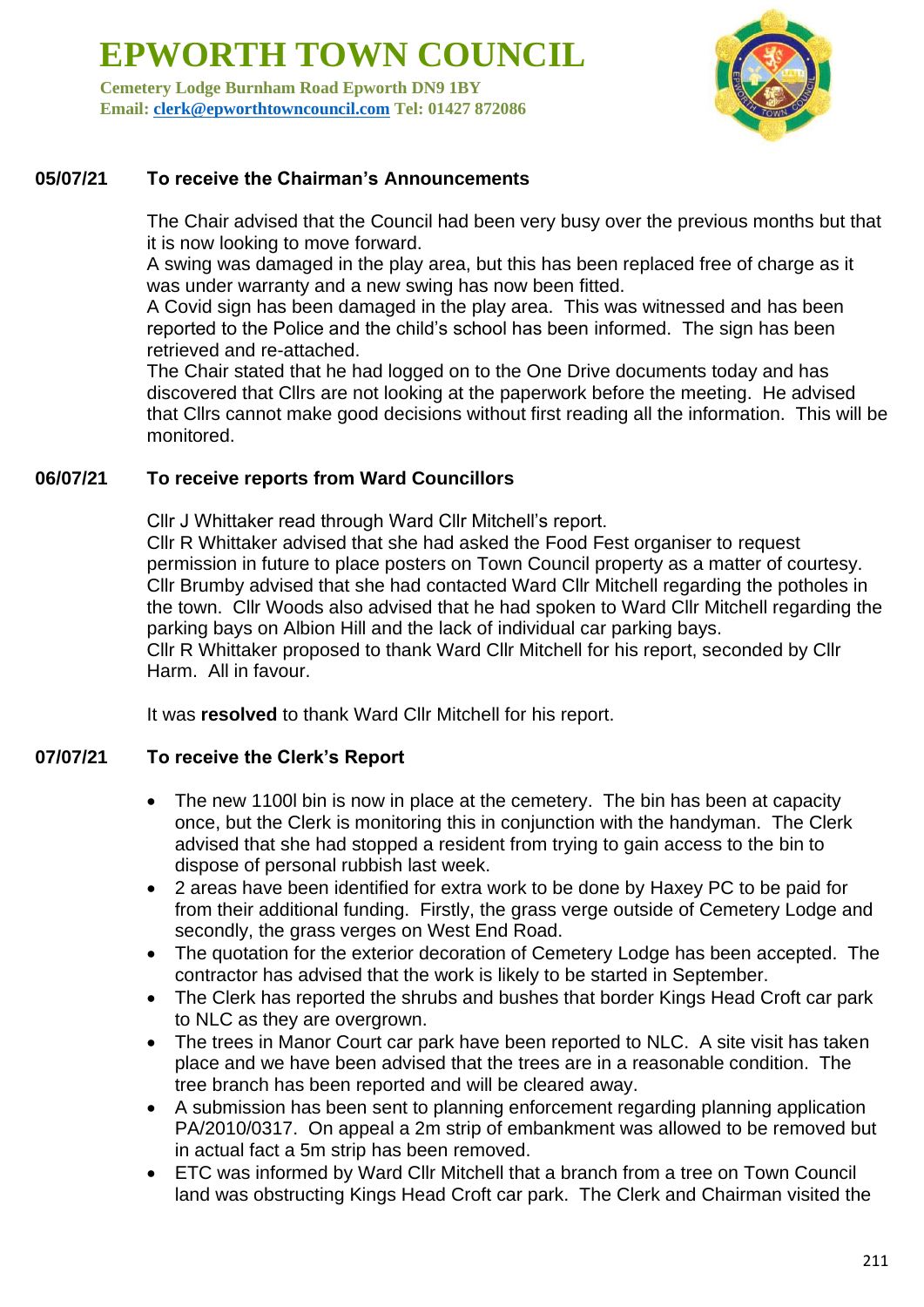**Cemetery Lodge Burnham Road Epworth DN9 1BY Email: [clerk@epworthtowncouncil.com](mailto:clerk@epworthtowncouncil.com) Tel: 01427 872086**



site, and the tree is not on Town Council land. Ward Cllr Mitchell has been informed of this.

#### **08/07/21 To resolve the Draft Minutes of the Annual Full Council Meeting held on 4 May 2021**

Cllr R Whittaker proposed that the draft minutes of the Annual Full Council meeting held on 4 May 2021 be accepted as a true record, seconded by Cllr Woods. All in favour.

It was **resolved** that the draft minutes of the Annual Full Council meeting held on 4 May 2021 be accepted as a true record.

#### **09/07/21 To resolve the Draft Minutes of the Extraordinary Full Council Meeting held on 23 June 2021**

Cllr Woods proposed that the draft minutes of the Extraordinary Full Council meeting held on 23 June 21 be accepted as a true record, seconded by Cllr R Whittaker. All in favour.

It was **resolved** that the draft minutes of the Extraordinary Full Council meeting held on 23 June 2021 be accepted as a true record.

#### **10/07/21 To receive applications for Co-option to fill a Casual Vacancy (Local Government Act 1972 s87 (1))**

Cllr Whittaker proposed to co-opt Mr Alex Cooper on to Epworth Town Council, seconded by Cllr Harm. All in favour.

It was **resolved** to Co-opt Mr Alex Cooper onto Epworth Town Council.

#### **11/07/21 To receive the Financial Reports and Bank Reconciliation**

Cllr J Whittaker advised that these reports were not available this month due to the amount of work that the RFO has had to complete for the annual accounts and audit. These reports are only required to be presented 4 times per year but ETC usually have this information at every meeting.

#### **12/07//21 To receive the Schedule of Payments**

#### **Cheque Payments**

| N <sub>0</sub>          | Payee                  | Reason                | <b>VAT</b>       | Gross    |
|-------------------------|------------------------|-----------------------|------------------|----------|
|                         |                        |                       |                  | Amount   |
| 1                       | Payroll                | Month 2               | $\cup$           | £1587.39 |
| $\overline{2}$          | Eva Jane               | Hanging Basket Refund | $\Omega$         | £20.00   |
| 3                       | The Foot Health Clinic | Hanging Basket Refund | $\Omega$         | £20.00   |
| $\overline{\mathbf{4}}$ | Glover and Co          | Payroll 2020/2021     | £104.00          | £624.00  |
| 5                       | <b>HMRC</b>            | Month 1               | $\left( \right)$ | £211.00  |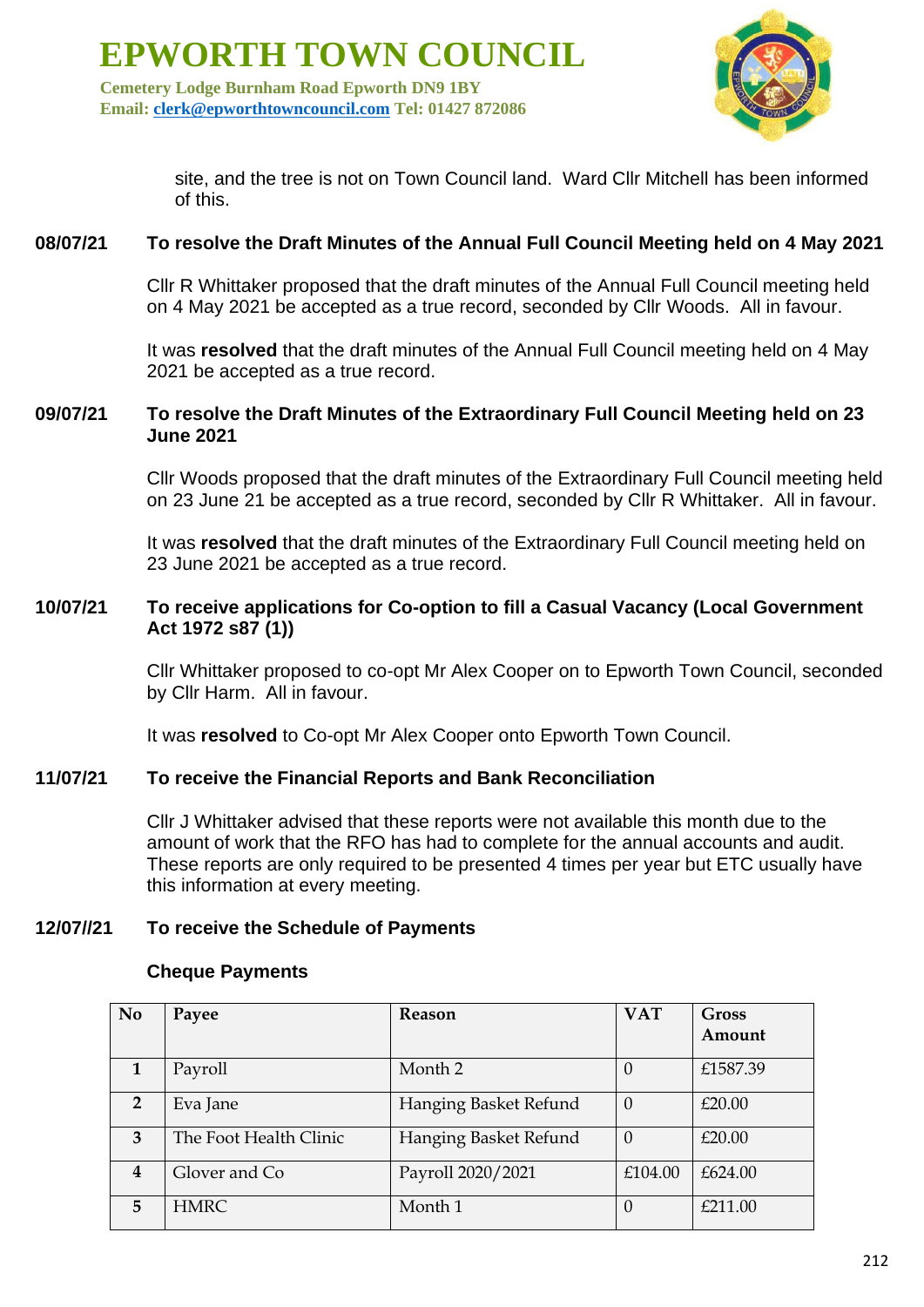**Cemetery Lodge Burnham Road Epworth DN9 1BY Email: [clerk@epworthtowncouncil.com](mailto:clerk@epworthtowncouncil.com) Tel: 01427 872086**



| 6              | P Barker                                    | Expenses                     | $\boldsymbol{0}$ | £9.00    |
|----------------|---------------------------------------------|------------------------------|------------------|----------|
| $\overline{7}$ | E Von Sembach                               | Expenses                     | $\overline{0}$   | £15.60   |
| 8              | C Boyall                                    | Expenses                     | $\overline{0}$   | £3.50    |
| 9              | MWQA Ltd                                    | H&S Support May              | $\overline{0}$   | £50.00   |
| 10             | <b>Tuff Trax</b>                            | Turbary Road                 | £100.00          | £600.00  |
| 11             | Agilico                                     | April Invoice                | £7.97            | £47.83   |
| 12             | Kingfisher Print                            | April Invoice                | $\overline{0}$   | £186.00  |
| 13             | <b>CPRE</b>                                 | <b>Best Kept Village</b>     | $\overline{0}$   | £40.00   |
| 14             | <b>Topline Pest Control</b>                 | <b>Woodworm Treatment</b>    | £136.00          | £816.00  |
| 15             | <b>HMRC</b>                                 | Month <sub>2</sub>           | $\boldsymbol{0}$ | £132.35  |
| 16             | <b>MKS</b> Groundcare                       | <b>Grass Cutting</b>         | £40.00           | £240.00  |
| 17             | P Barker                                    | Expenses                     | $\overline{0}$   | £11.25   |
| 18             | E Von Sembach                               | Expenses                     | $\boldsymbol{0}$ | £10.20   |
| 19             | Paul Hayward                                | <b>Grass Cutting</b>         | $\overline{0}$   | £1035.00 |
| 20             | <b>Arrow Publications</b>                   | Advertising                  | £15.40           | £92.40   |
| 21             | Torne Valley                                | Consumables                  | $\overline{0}$   | £32.75   |
| 22             | Zurich Municipal                            | Annual Insurance             | $\overline{0}$   | £1980.71 |
| 23             | K J Ash (Hatties)                           | Hanging Basket Refund        | $\overline{0}$   | £20.00   |
| 24             | Payroll                                     | Month <sub>3</sub>           | $\boldsymbol{0}$ | £2017.89 |
| 25             | <b>Cowley Fire Protection</b>               | Fire Extinguisher Service    | £10.83           | £64.95   |
| 26             | <b>Complete Business</b><br>Solutions Group | Stationery                   | £3.95            | £23.70   |
| 27             | JT Building and Joinery                     | Concrete base for a bin      | $\overline{0}$   | £350.00  |
| 28             | <b>ERNLLCA</b>                              | <b>Cllr Training Courses</b> | £38.00           | £190.00  |
| 29             | <b>Equals Card</b>                          | Petty Cash Payment Card      | £2.00            | £12.00   |
| 30             | <b>MKS</b> Groundcare                       | <b>Grass Cutting</b>         | £40.00           | £240.00  |
| 31             | Public Sector Audit                         | <b>Internal Audit</b>        | $\overline{0}$   | £1245.00 |
| 32             | C Boyall                                    | Expenses                     | $\boldsymbol{0}$ | £14.67   |
| 33             | MWQA Ltd                                    | H&S Support June             | $\overline{0}$   | £50.00   |
| 34             | Tunes                                       | <b>Hanging Baskets</b>       | £386.90          | £2321.40 |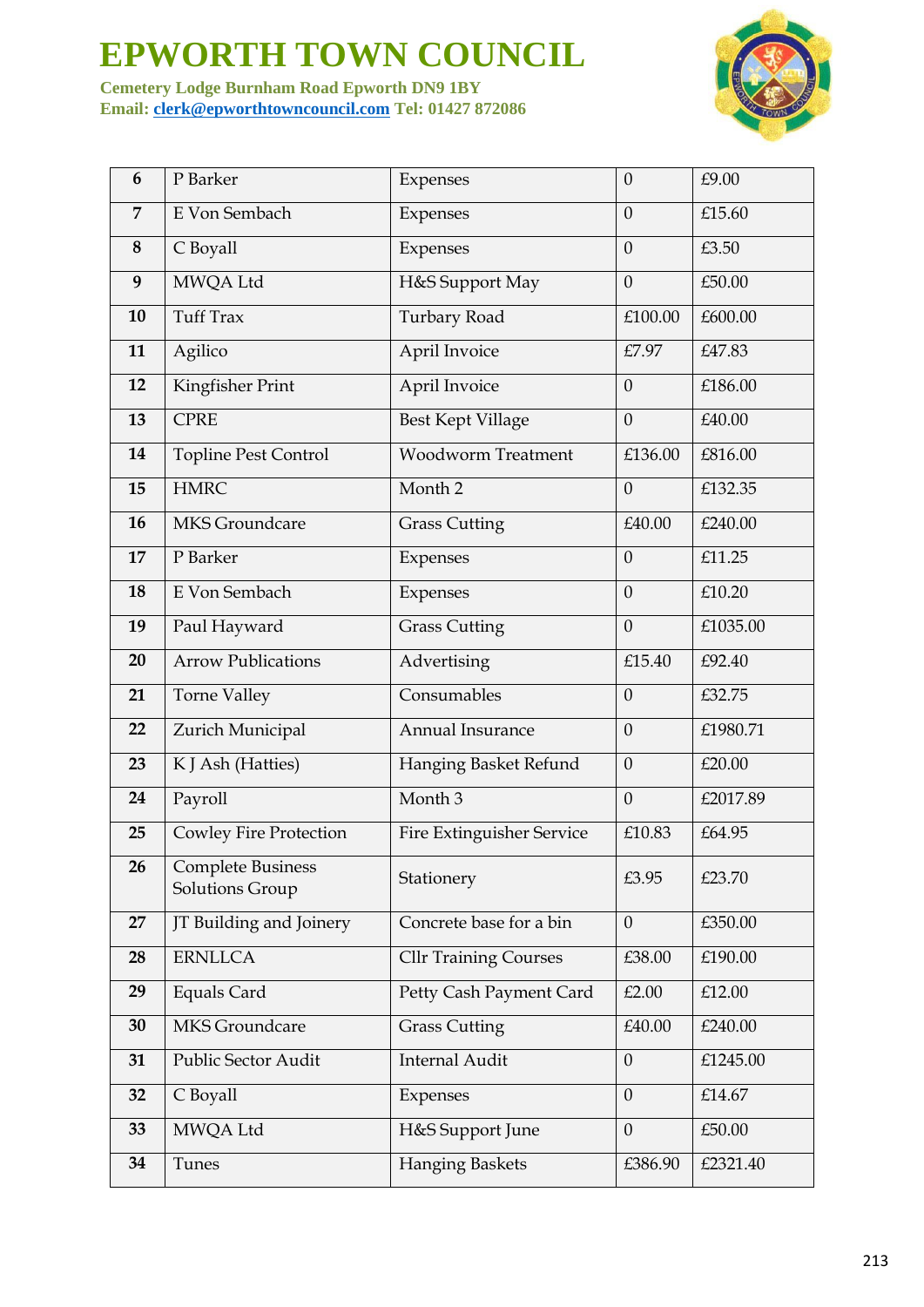**Cemetery Lodge Burnham Road Epworth DN9 1BY Email: [clerk@epworthtowncouncil.com](mailto:clerk@epworthtowncouncil.com) Tel: 01427 872086**



#### **Direct Debit Payments**

| $\mathbf{1}$            | <b>Scottish Power</b>            | Utility                         | £11.00  |
|-------------------------|----------------------------------|---------------------------------|---------|
| $\overline{2}$          | <b>Scottish Power</b>            | Utility                         | £11.00  |
| $\overline{3}$          | <b>EDF</b>                       | Utility                         | £12.00  |
| $\overline{\mathbf{4}}$ | <b>EDF</b>                       | Utility                         | £85.00  |
| 5                       | <b>EDF</b>                       | Utility                         | £21.00  |
| 6                       | <b>HSBC</b>                      | Charges April                   | £27.70  |
| $\overline{7}$          | Plusnet                          | Landline and Broadband<br>April | £39.60  |
| 8                       | <b>Siemen Financial Services</b> |                                 | £219.10 |
| 9                       | N Lincs Council                  | <b>Trade Waste</b>              | £64.04  |
| 10                      | N Lincs Council                  | <b>Business Rates May</b>       | £71.00  |
| 11                      | <b>Scottish Power</b>            | Utility                         | £11.00  |
| 12                      | <b>Scottish Power</b>            | Utility                         | £11.00  |
| 13                      | <b>EDF</b>                       | Utility                         | £12.00  |
| 14                      | <b>EDF</b>                       | Utility                         | £112.00 |
| 15                      | <b>EDF</b>                       | Utility                         | £48.00  |
| 16                      | <b>HSBC</b>                      | Charges May                     | £21.60  |
| 17                      | Plusnet                          | Landline and Broadband<br>May   | £39.60  |
| 18                      | Plusnet                          | Landline and Broadband<br>June  | £39.60  |
| 19                      | N Lincs Council                  | <b>Trade Waste</b>              | £40.04  |
| 20                      | N Lincs Council                  | <b>Business Rates June</b>      | £71.00  |
| 21                      | Vodafone                         | Mobile April                    | £23.31  |
| 22                      | Vodafone                         | Mobile May                      | £23.00  |
| 23                      | Vodafone                         | Mobile June                     | £23.00  |

Cllr Harm proposed to approve the schedule of payment, seconded by Cllr R Whittaker. All in favour.

It was **resolved** to approve the schedule of payment.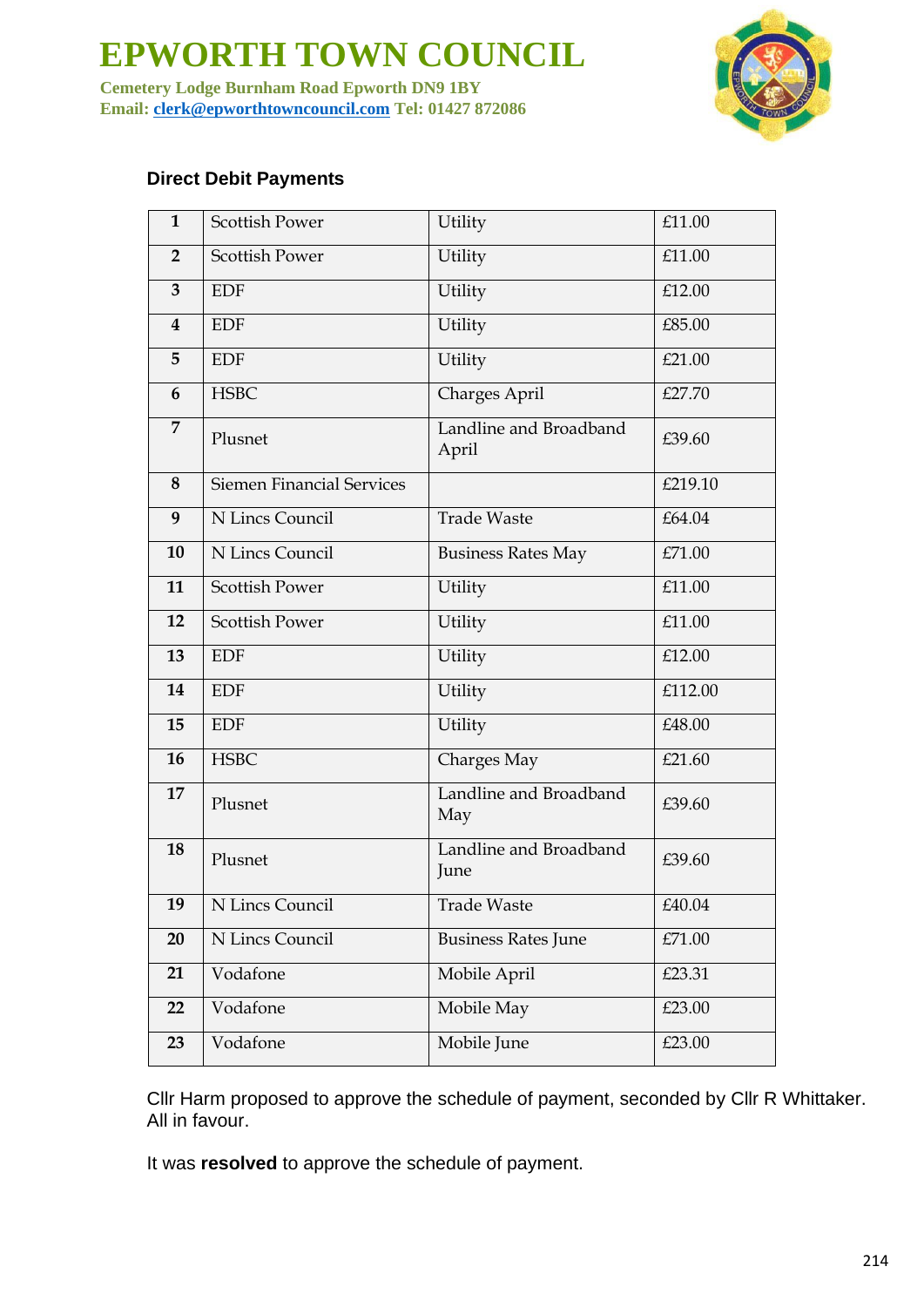**Cemetery Lodge Burnham Road Epworth DN9 1BY Email: [clerk@epworthtowncouncil.com](mailto:clerk@epworthtowncouncil.com) Tel: 01427 872086**



#### **13/07/21 To Elect members of the Personnel Committee**

Cllr Harm proposed to postpone this item until the next full council meeting, seconded by Cllr R Whittaker. All in favour.

It was **resolved** to postpone this item until the next full council meeting.

#### **14/07/21 To receive and review the Standing Orders (Revised 2020)**

This was discussed at length including training for members of the Personnel Committee. The Clerk pointed out that ETC has their Code of Conduct and Committee Terms of Reference as appendices to this document whereas these should be separate documents. Cllr J Whittaker advised that the Committee Terms of Reference will be reviewed separately at a later date. She also suggested to increase the total amount of time for public participation in the Standing Orders. Cllr J Whittaker suggested to increase this to a maximum of 15 minutes.

Cllr Brumby pointed out there were a couple of typographical errors in the Standing Orders.

Cllr J Whittaker suggested that the word Chairman should be replaced by the word Chairperson in the document.

Cllr J Whittaker proposed to adopt the Standing Orders with the above alterations, seconded by Cllr Harm. All in favour.

It was **resolved** to adopt the Standing Orders after the above alterations.

#### **15/07/21 To receive and review the Data Protection Policy**

This was discussed. Cllr R Whittaker requested information on how to store personnel files safely. Cllr Harm proposed the Clerk contact IT support for advice, seconded by Cllr Woods. All in favour.

It was **resolved** that the Clerk contact IT support for advice on the safe digital storage of personnel records.

#### **16/07/21 Planning** Applications (Town & Country Planning Act 1990 as amended)

#### **16.1 Application No:** PA/2021/997

**Proposal:** Application for the determination of the requirement for prior approval for the installation of an 18m phase 8 monopole c/w wraparound cabinet at base and associated ancillary works

**Site Location:** Open Space, Tottermire Lane, Epworth

Cllr Harm proposed to suspend the meeting for a maximum of 5 minutes in order that a discussion could take place involving a member of the public, seconded by Cllr Brumby. All in favour. Meeting suspended at 8.29 pm.

Meeting re-opened at 8.34 pm.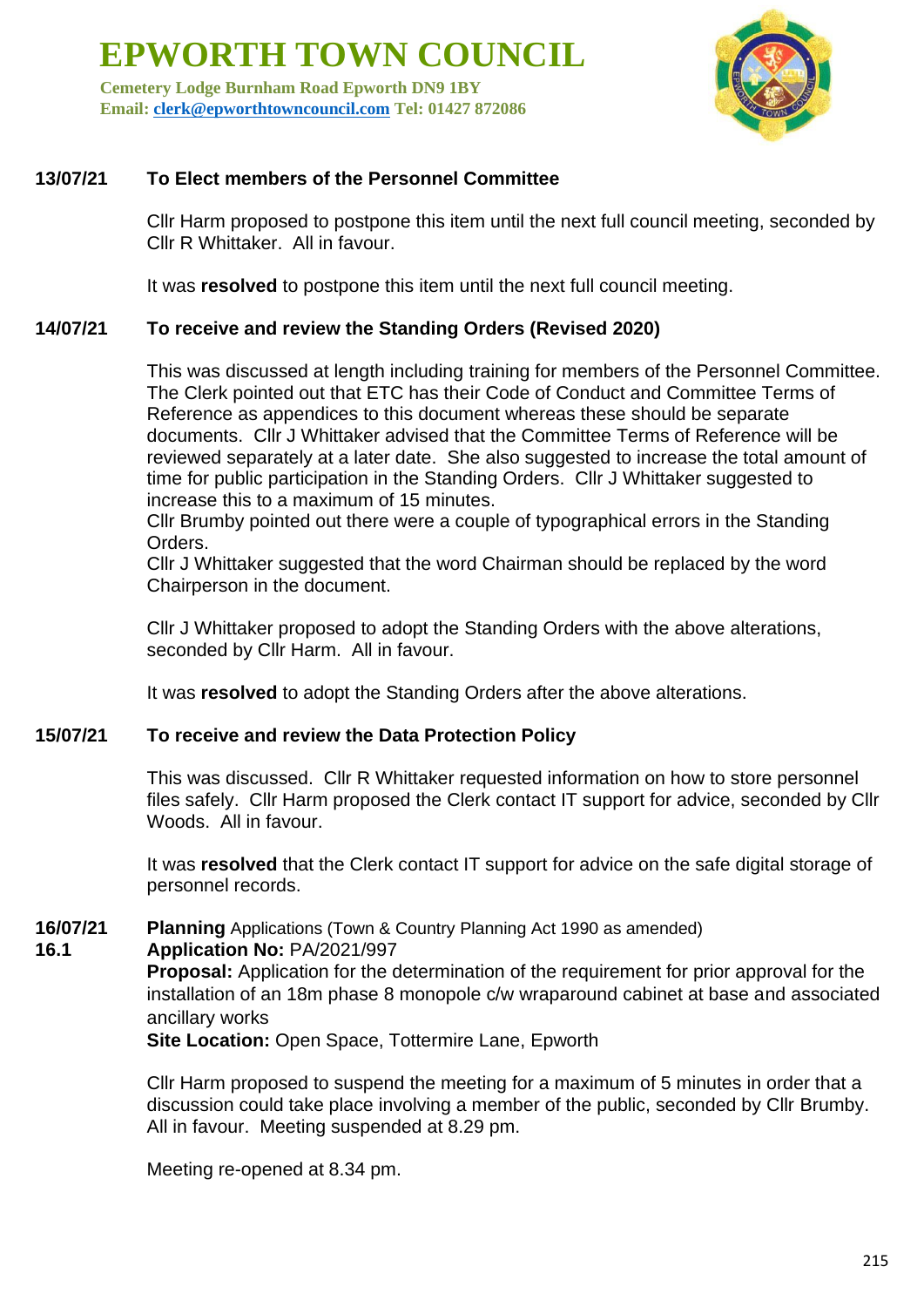**Cemetery Lodge Burnham Road Epworth DN9 1BY Email: [clerk@epworthtowncouncil.com](mailto:clerk@epworthtowncouncil.com) Tel: 01427 872086**



Cllr R Whittaker proposed to object to this planning application as the siting of the mast is on the main route into historic town of Epworth, is out of character to the street scene and will have a detrimental impact on the visual aspect of the town. There is a lack of information in the proposal on the impact this will have on the health of the residents and the signal coverage in the town, seconded by Garner. 5 in favour, 1 against.

It was **resolved** to object to the planning application with the above comments.

#### **16.2 Application No:** PA/2021/1010

**Proposal:** Planning permission for the erection of an extension for a swimming pool **Site Location:** Melwood Grange, Melwood Hill, Epworth

Cllr Harm proposed to support the planning application but with a comment that it would have been nice to have more information regarding sustainable heating for the swimming pool, seconded by Cllr Woods. All in favour.

It was **resolved** to support the planning application with the above comment.

#### **17/07/21 Planning Permission Granted**

Cllr Harm proposed to note the granted planning permissions, seconded by Cllr R Whittaker. All in favour.

It was **resolved** to note the granted planning applications.

**18/07/21 Planning Permission Refused Application No:** PA/2020/1117 **Proposal:** Planning permission to erect three dwellings and associated garages **Site Location:** 7 Belton Road, Epworth, DN9 1JL

> Cllr Harm proposed to note the refused planning application, seconded by Cllr R Whittaker. All in favour.

It was **resolved** to note the refused planning application.

#### **19/07/21 To Elect 2 Council representatives to ERNLLCA**

Cllr R Whittaker proposed that no representatives to ERNLLCA be elected, seconded by Cllr Harm. All in favour.

It was **resolved** that no representatives to ERNLLCA be elected.

#### **20/07/21 To receive the Local Government Boundary Commission for England Consultation on Electoral Wards**

Cllr J Whittaker proposed to note the consultation document, seconded by Cllr Harm. All in favour.

It was **resolved** to note the consultation document.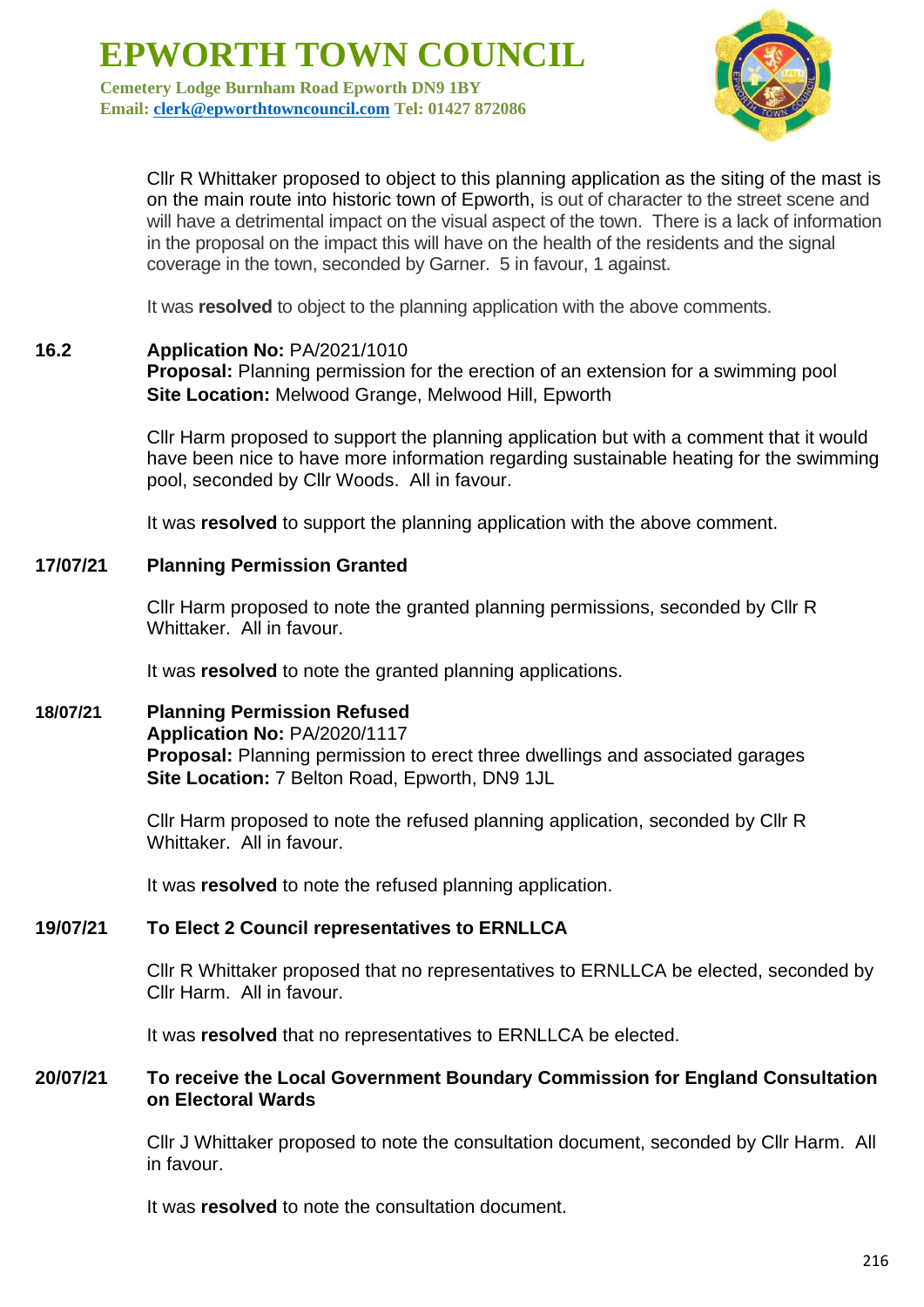**Cemetery Lodge Burnham Road Epworth DN9 1BY Email: [clerk@epworthtowncouncil.com](mailto:clerk@epworthtowncouncil.com) Tel: 01427 872086**



#### **21/07/21 To receive information regarding The Turbary**

Cllr J Whittaker advised that ETC came to an agreement with N Lincs Council some time ago with regard to Turbary Road. NLC agreed to pay £1000 towards the maintenance and ETC agreed to match this as a gesture of goodwill. NLC has confirmed in the past that they are responsible for the whole of the surface of Turbary Road as this is a public footpath. NLC have failed to pay 2020/2021 and 2021/2022 payments to ETC. ETC have paid for 1 maintenance visit in this financial year so far.

Cllr J Whittaker proposed that ETC write to the residents explaining the situation and to advise them if they have any issues to contact their Ward Cllrs or NLC and that if ETC receive any communications with regard to Turbary Road then these will be forwarded to the Ward Cllrs and NLC. That ETC stop all payments immediately and request a meeting with the Ward Cllrs and the Officer responsible at NLC. However, if in the event that NLC pay the sums owing and reinstate the payments then ETC will reinstate their gesture of goodwill, seconded by Cllr Woods. All in favour.

It was **resolved** to write to the residents explaining the situation and to advise them if they have any issues to contact their Ward Cllrs or NLC and that if ETC receive any communications with regard to Turbary Road then these will be forwarded to the Ward Cllrs and NLC. That ETC stop all payments immediately and request a meeting with the Ward Cllrs and the Officer responsible at NLC. However, if in the event that NLC pay the sums owing and reinstate the payments then ETC will reinstate their gesture of goodwill.

#### **22/07/21 To receive information on the Cemetery, Burnham Road, Epworth**

This was discussed. Cllr Harm proposed that the council employ a member of staff and that the Combined Committee discuss this and bring back to Full Council, seconded by Cllr Woods. All in favour.

It was **resolved** that the council employ a member of staff and that the Combined Committee discuss this and bring back to Full Council.

#### **23/07/21 Installation of Community Radio Equipment at Council Offices**

Cllr Whittaker proposed to enter into an agreement with TMCR Radio Station to house the equipment at Cemetery Lodge, seconded by Cllr Harm. All in favour.

It was **resolved** to enter into an agreement with TMCR Radio Station to house the equipment at Cemetery Lodge.

#### **24/07/21 To receive and resolve the quotation for work on Cemetery Lodge**

Cllr Harm proposed to accept the quotation, seconded by Cllr Woods. All in favour.

It was **resolved** to accept the quotation for work on Cemetery Lodge.